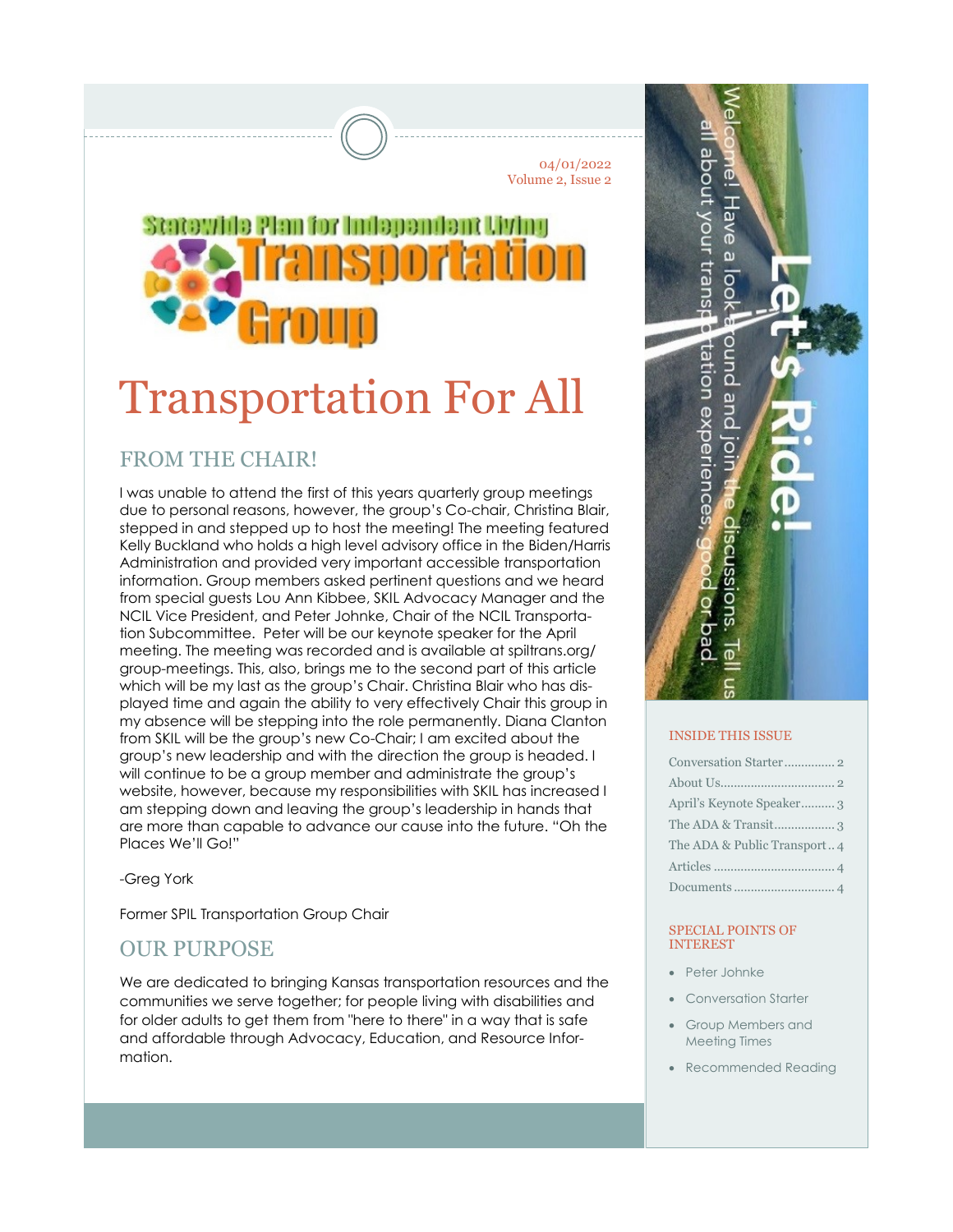#### IN A GOOD CONVERSATION. ONE PERSON TALKS WHILE THE OTHER LISTENS.



## CONVERSATION STARTER

Dear **[Sirs/Person/Entity/Organization]**, As a **[person/individual/advocate/ member of the SPIL Transportation Group]** I advocate for the transportation needs of our older adults and those living with disabilities. Hearing from those **[I/we]** serve whose lives depend on public transportation not only for planned destinations but for "spur of the moment" transportation needs, it has come to **[my/our]** attention that the availability of off hours and weekend accessible transportation is nearly nonexistent. Like many of our fellow citizens without disabilities the occasional necessity for unplanned non-medical transportation

needs arising from personal or family issues are an unexpected reality. Unlike many of our fellow citizens without disabilities many of us cannot just hop in the car and go where and when we need to. I am urging you to assist **[local transit service/authorities]** with matching funds to provide these types of transportation services for needs that arise out of a moment's notice. Your compassionate contribution/s to the cause of needed accessible transportation will have a huge positive impact on the lives of so many Kansans. Sincerely,

**[Your name]**

*"...the occasional necessity for unplanned non-medical transportation needs arising from personal or family issues are an unexpected reality."*

#### GROUP MEMBER & MEETING TIMES

Group Members [Group Chair: Christina Blair](mailto:spiltrans@gmail.com?subject=Greetings) Co-Chair: Kendra Burgess Group Members: Jo Yarnell, Julia Dejean, Sheila Styron, Craig Perbeck, Judy Blunk, Diana Clanton, Michelle Griffin, LaNeece Jardon, Erica Christie, Lisa Harris, Kime Dietrich, Brian Lefson, Tom Anderson, Laura Denny, Dawn Hadley, Tammy Fuhr, Mignon Luckey, Greg York, Keyna Steinbrock, Kayleigh Macko, Chelsey Copeland. If you would like to appear on this list of distinguished members then click [here](https://www.spiltrans.org/contact-us). When We Meet We meet on the second Tuesday of each quarterly month. Our next meeting will be on July 12, 2022 at 10 am. If

you would like to participate or join the group then fill out our contact form [here.](https://www.spiltrans.org/contact-us) We use the

[Zoom video format.](https://us04web.zoom.us/) Notes from our last meeting are available [here.](https://www.spiltrans.org/_files/ugd/b78091_d51df84f75c9486ba72e0769e54395ef.pdf)

## ABOUT US

**We are dedicated to bringing Kansas transportation resources and the communities we serve together; for people living with disabilities and for older adults to get them from "here to there" in a way that is safe and affordable through Systems Advocacy, Education, and Resource Information. All of this information can be found on our group's website www.spiltrans.org. Stories of your transportation experiences can be submitted on line at spiltrans.org/stories and will be posted on our website at spiltrans.org/testimonials. We can be contacted at spiltrans.org/contact-us.**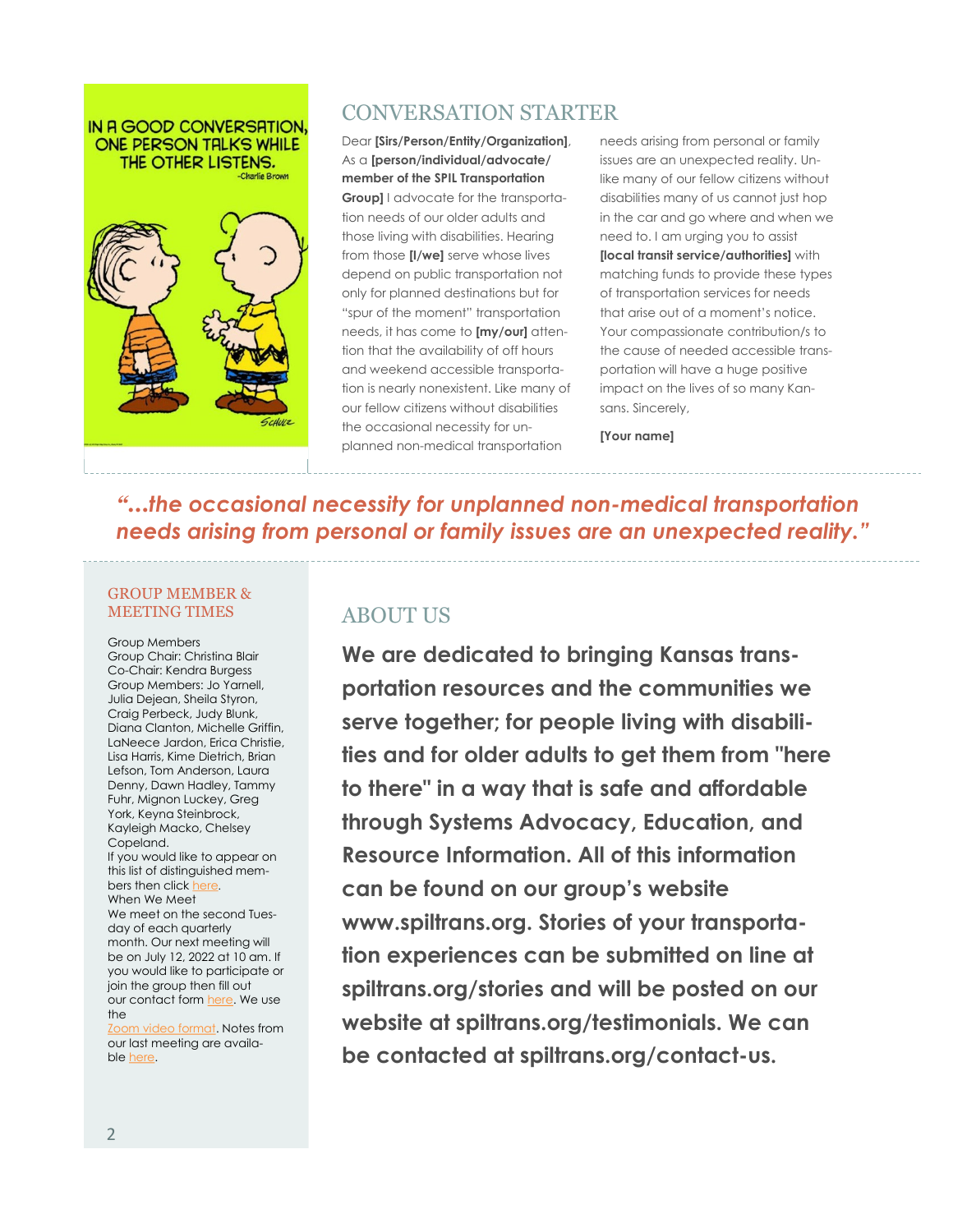

*Peter Johnke Deputy Director of the Vermont Center for Independent living (VCIL).*

### APRIL KEYNOTE

**Our April Transportation Group meeting Keynote Speaker is Peter Johnke. Having been born with a visual disability and then later in life dealing with hearing loss Peter is no stranger to the world of someone with a disability. He joined the disability movement in 1990 after moving to Vermont and began working for Vermont Center for Independent Living. Peter started in the field of Information and Referral before working his way up to the position of Deputy Director about 5 years ago. Peter is the Chair of the NCIL Transportation Subcommittee as well as the Representative for the disability community with the Vermont Public Transit Advisory Council. He also participates in many state and local transportation projects. On the national level he participates in a variety of transportation advocacy groups including: Air Carrier Amendments Act working group (ACAA), We Will Ride, Amtrak and Disability Advocates.**

**-Christina Blair**

**SPIL Transportation Chairperson**

#### THE ADA & TRANSIT

Section of the ADA: Title II, Subtitle B Applies to: public transit systems. General requirement: Public transit systems must provide people with disabilities an equal opportunity to benefit from their services. Note: Private transit systems are also covered by the ADA. For more information, see the section [Businesses that](https://beta.ada.gov/topics/intro-to-ada/#businesses-that-are-open-to-the-public)  [are open to the](https://beta.ada.gov/topics/intro-to-ada/#businesses-that-are-open-to-the-public)  [public.](https://beta.ada.gov/topics/intro-to-ada/#businesses-that-are-open-to-the-public)

How to file a complaint: [File a com](https://www.ada.gov/filing_complaint.htm)[plaint with the U.S.](https://www.ada.gov/filing_complaint.htm)  [Department of Jus](https://www.ada.gov/filing_complaint.htm)[tice](https://www.ada.gov/filing_complaint.htm) or [with the Fed](https://www.transit.dot.gov/regulations-and-guidance/civil-rights-ada/file-complaint-fta)[eral Transit Admin](https://www.transit.dot.gov/regulations-and-guidance/civil-rights-ada/file-complaint-fta)[istration.](https://www.transit.dot.gov/regulations-and-guidance/civil-rights-ada/file-complaint-fta)

[Conversation starter/](https://www.spiltrans.org/_files/ugd/b78091_18c513e7977f41da999975cb823d6152.pdf) [letter](https://www.spiltrans.org/_files/ugd/b78091_18c513e7977f41da999975cb823d6152.pdf) for evening, weekend or after hours transportation.